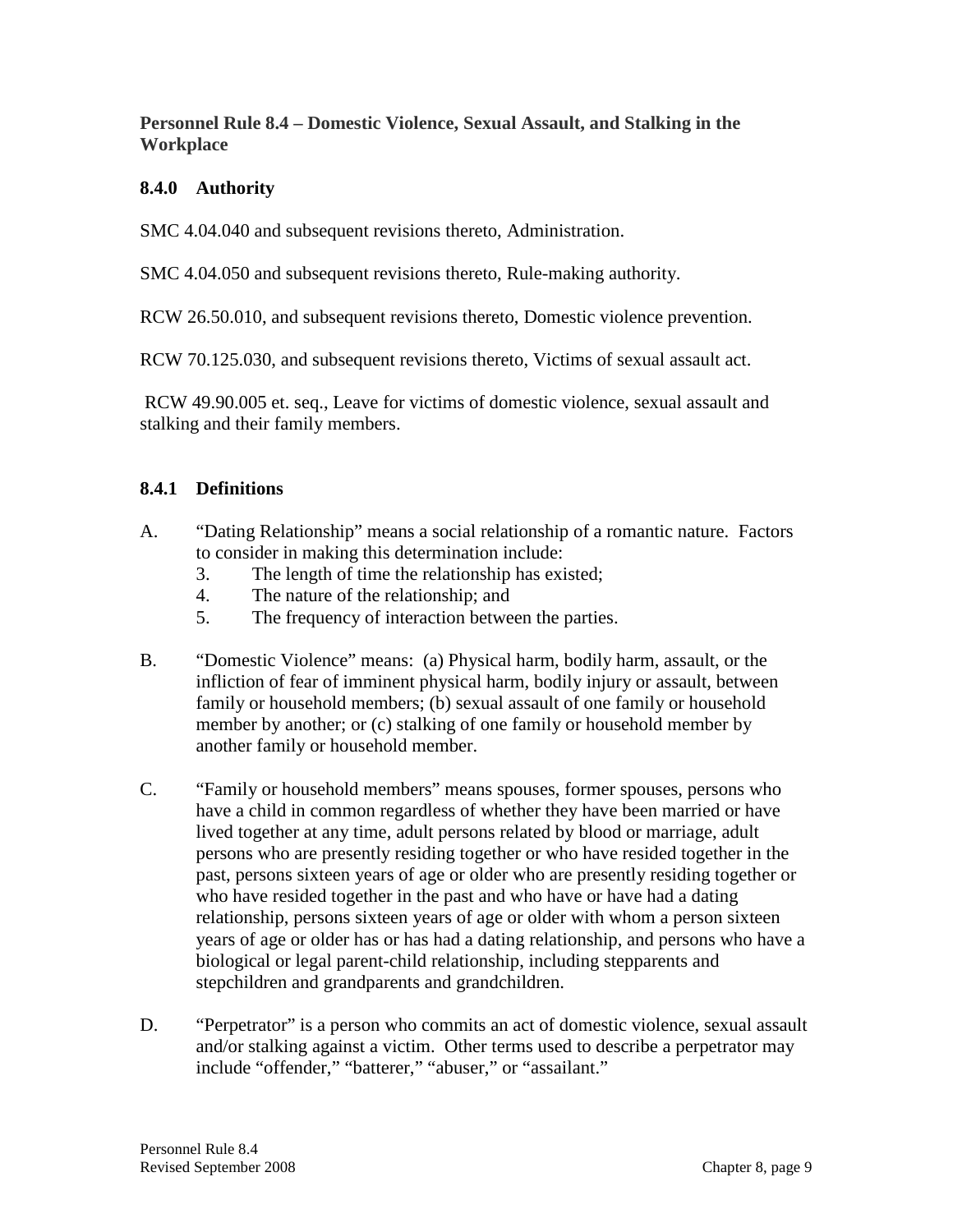- E. "Sexual Assault" means one or more of the following:
	- 1. Rape or rape of a child;
	- 2. Assault with intent to commit rape or rape of a child;
	- 3. Incest or indecent liberties;
	- 4. Child molestation;
	- 5. Sexual misconduct with a minor;
	- 6. Custodial sexual misconduct;
	- 7. Crimes with a sexual motivation; or
	- 8. An attempt to commit any of the aforementioned offenses
- F. "Stalking" is when, without lawful authority:
	- 1. A person intentionally and repeatedly harasses or repeatedly follows another person; and
	- 2. The person being harassed or followed is placed in fear that the stalker intends to injure the person, another person, or property of the person or of another person; and
	- 3. A reasonable person in the same situation and under the same circumstances as the person being harassed or followed would feel fear that the stalker intends to injure the person, another person, or property of that person or of another person; and
	- 4. The stalker either:
		- (a) Intends to intimidate, harass or frighten the person, or
		- (b) Knows or reasonably should know that the person is intimidated, harassed or afraid.
- G. "Victim" is a person who has been subjected to domestic violence, sexual assault and/or stalking. Other terms used to describe a victim may include "survivor" or "client."
- H. "Workplace" is the building or work area constituting the principle place where work is performed or assigned, including common areas and private or personal work areas; and remote areas where an employee is engaged in official business; and any vehicle, either employer- or privately owned, when used for official business purposes.
- I. "Workplace Safety Planning" is a process specific to the workplace that a victim/survivor of domestic violence may use with or without the help of a management or other workplace representative to protect both physical and emotional safety of the victim and other people in the workplace.

## **8.4.2 Application of this Rule**

A. The provisions of this Rule apply to regularly appointed employees.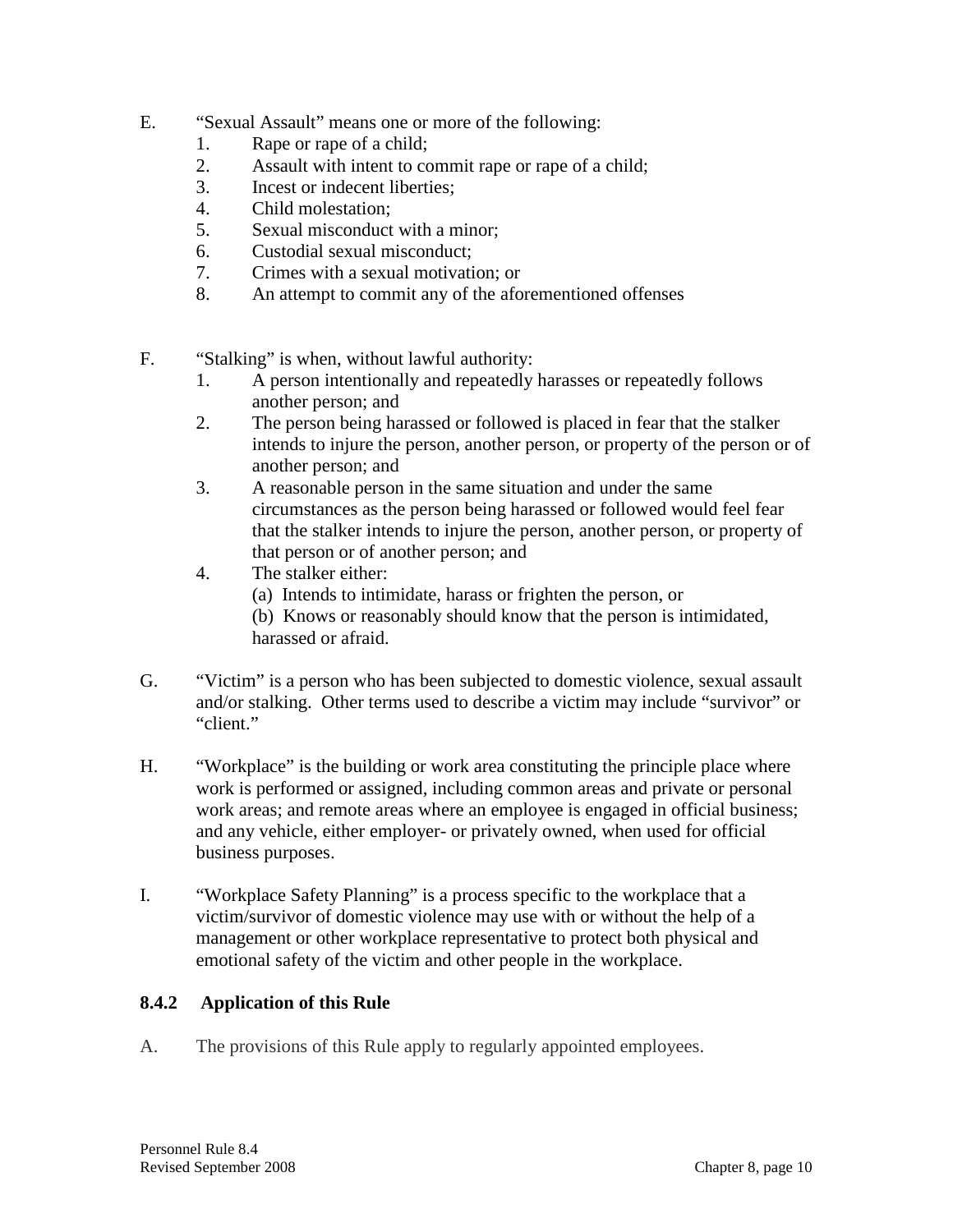- C. For regularly appointed employees who are represented under the terms of a collective bargaining agreement, this Rule prevails except where it conflicts with the collective bargaining agreement, any memoranda or agreement or understanding signed pursuant to the collective bargaining agreement, or any established and recognized practice relative to the members of the bargaining unit.
- C. This Rule does not apply to individuals who are hired under the terms of a grant that includes provisions that conflict with this Rule. These individuals are subject to all applicable federal, state and City laws.
- E. This Rule does not apply to temporary employees. Temporary employees are governed by Personnel Rule 11 and all applicable federal, state and City laws
- E. This Rule does not apply to employees of City departments that have alternative internal investigation procedures established by ordinance unless the affected employees are not subject to such internal investigation procedures.
- F. Appointing authorities may establish written policies and procedures for the implementation of this Rule to facilitate the management of the personnel system within their employing units, provided that such policies and procedures do not conflict with the provisions of this Rule.

# **8.4.3 Domestic Violence, Sexual Assault, and Stalking Policy**

- A. The City of Seattle is committed to providing a safe and secure workplace and will not tolerate domestic violence, sexual assault, or stalking by or toward any employee or other person while in the City workplace or while conducting City business at any other location. When potential threats are identified, department rules, including a security assessment, that implement the Workplace Violence Prevention Program will be used.
- B. The City of Seattle does not take any adverse employment action against an employee on the basis that an employee is, or is perceived to be, a victim of domestic violence, sexual assault, or stalking.
- C. The City of Seattle is committed to supporting employees who are victims of domestic violence, sexual assault, or stalking. The City will provide assistance, in consideration of the needs of the victims/survivors, within accepted policies and practices. This may include resource and referral information, work schedule adjustments or leave as needed and required under RCW 49.90.005 et. seq, assistance in developing a workplace safety plan, workplace relocation, assistance in processing changes in benefits information as allowable during non-enrollment periods, and/or consideration in performance evaluations of the impact domestic violence, sexual assault, or stalking may have on an employee's work performance. The victim's needs for confidentiality and self-determination will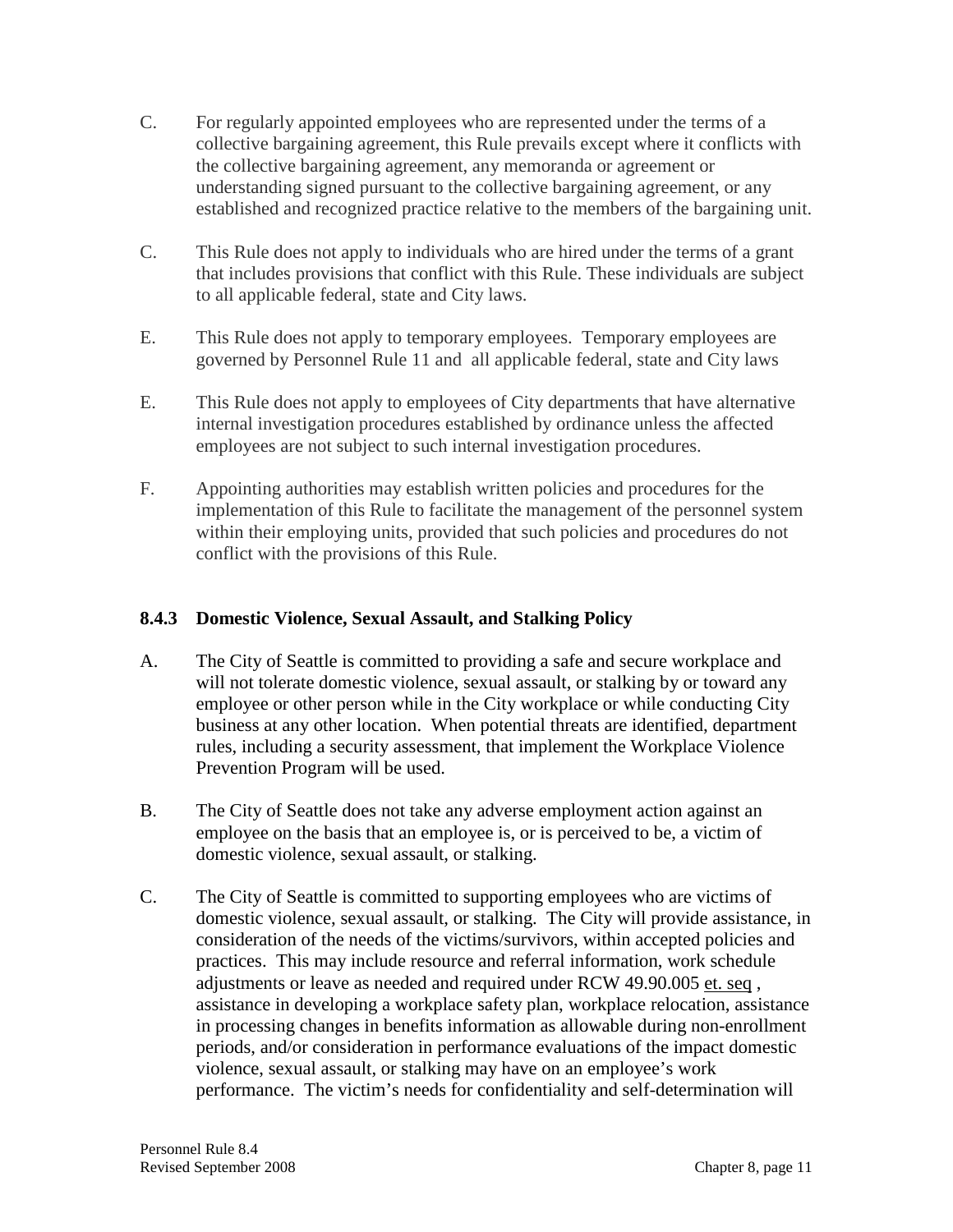be respected whenever possible. The City reserves the right to disclose limited information and take action when it is necessary to protect the safety of City employees or required by law. Information disclosed to the City under Personnel Rule 7.11 shall be subject to the confidentiality provisions of that Rule.

- D. City of Seattle employees shall not use City resources to perpetrate domestic violence, sexual assault or stalking; shall not threaten, or commit an act of domestic violence, sexual assault, or stalking in the workplace; or misuse jobrelated authority in order to assist perpetrators in locating a victim and/or in perpetrating an act of domestic violence, sexual assault, or stalking.
- E. Disciplinary action up to and including termination may be taken against an employee who has committed an act of sexual assault, domestic violence or stalking, when such an action has a relationship to or impact on any employee's work for the City of Seattle regardless of whether such an act occurred in or near the workplace. A relationship or impact exists when, for example, sexual assault, domestic violence or stalking are committed at the workplace or when City resources such as phones, fax machines, e-mail, or City maintained information are used to further such actions. For represented and civil service employees, just cause standards will apply to such discipline, taking into account the City's strong policy against sexual assault, domestic violence and stalking.
- F. The City of Seattle will provide mandatory training on domestic violence, sexual assault and stalking to current and new executives, managers, supervisors, safety staff, front desk staff and human resources professionals. The City will provide training to new staff, other than those in the categories listed above, as requested by Department managers.

## **8.4.3 Workplace Domestic Violence, Sexual Assault, and Stalking Prevention Program**

- A. The Seattle Human Resources Director, with assistance from the Domestic Violence and Sexual Assault Prevention Division (DVSAP) Director, shall implement a Citywide Domestic Violence, Sexual Assault, and Stalking Prevention Program to be administered as part of the City's Workplace Violence Prevention Program. The program components shall include but not be limited to security and safety assessment in accordance with the Workplace Violence Prevention Program rules; guidelines that supervisors and others may use to appropriately assist victims of domestic violence, sexual assault, or stalking; training of new employees, supervisors and managers; provision of information about resources; and education programs for all City employees.
- B. The Seattle Department of Human Resources, through its Safety Unit, will:
	- 1. Have its Citywide Workplace Violence Prevention Coordinator on call 24/7 to triage reports of alleged domestic violence, sexual assault or